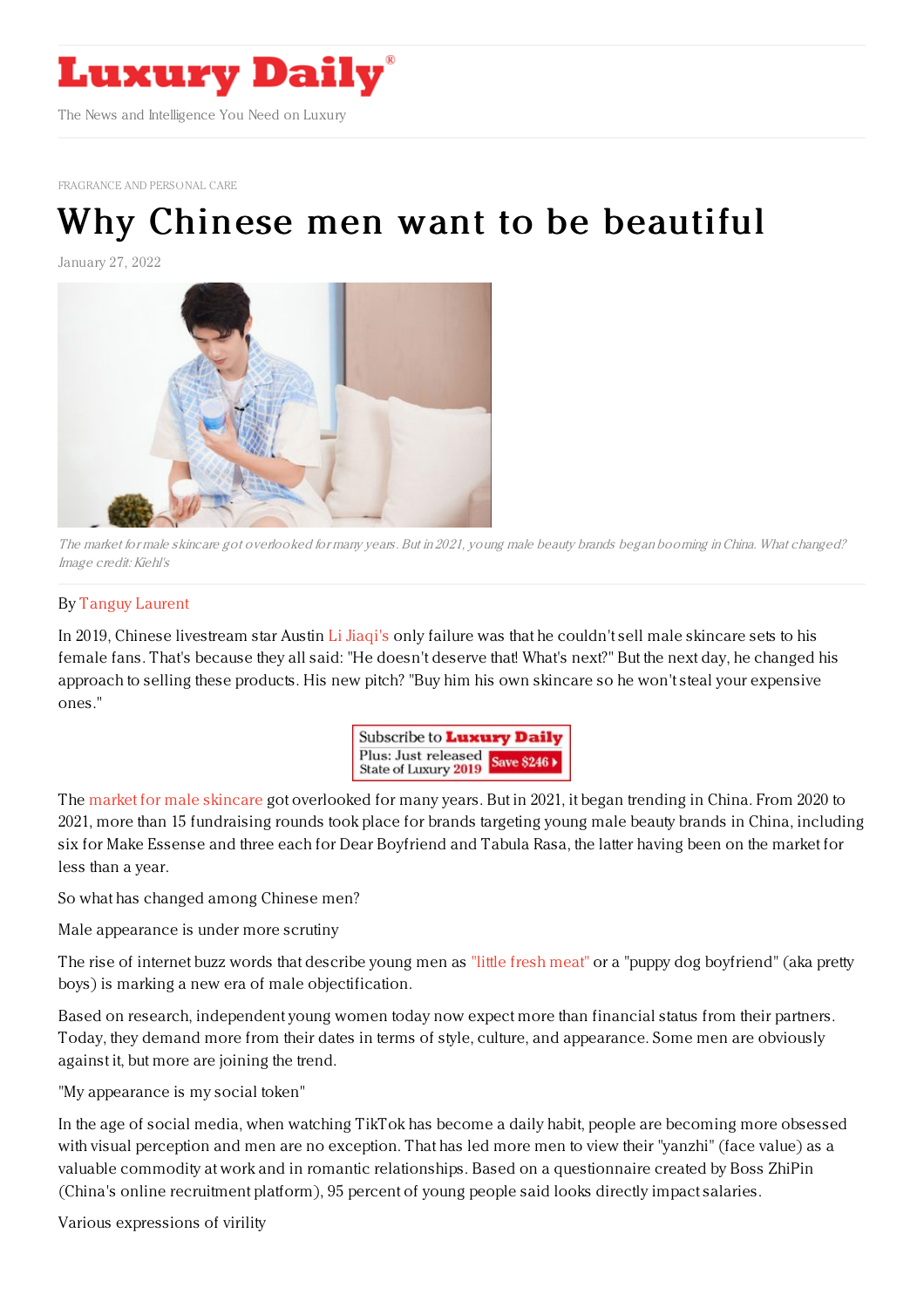Additionally, a series of gender stereotype-busting movements are spreading through China. With the rise of nontraditional male celebrities and influencers like Zhou Shen or Austin Li Jiaqi, virility doesn't only mean being masculine. Today, being delicate and clean-cut is also finding approval. And Chinese men have fewer concerns about using skincare products or wearing makeup.

In fact, 20 percent of male Gen Zers in China have used BB (beautifying balm) cream. Sales in the male cosmetics category on Tmall in 2021 saw dramatic, year-on-year growth. And the male lipstick category has increased by 278 percent, while men's BB cream increased by 249 percent.

But compared to women, men have their own preferences in skincare and cosmetics. Male consumers hold their rational problem-solving mindset for self-care, by all means. Helping them solve their problems or reach their goals directly and scientifically is the first step to winning their heart.

## Give them the right of being lazy

Women think of their skincare routines as rituals, with more steps meaning more self-care. Men, on the other hand, are less passionate about the process. They are all about looking good without much hassle.

Products like toners, serums, all-in-one creams, or BB creams, are trending among male consumers. "I feel I need to take care of my face Before, I didn't bother to wash it," said a typical male comment under a L'Oral men's moisture product on Tmall.

Another interesting find is that 11 out of the 15 best-selling male skincare products on T-mall use pump dispensers. Clearly, twist-off caps are too much work for guys.

# Allow them to wear makeup (secretly)

Keeping a man's makeup secret starts with the product name, so tricky names are a must. BB creams for brightening up, evening out skin tones, and little coverage for acne scars are called "toning cream" (in Chinese, it is literally called no-makeup cream). Lipsticks are called "color reviving lip balm" for a healthy complexion.

But tricky names are not enough. Makeup product packaging must also look like skincare brands, just in case anyone sees the gent applying them. Ten of the 15 bestselling men's toning creams are white cream, just like a regular moisturizer. In that way, it does its job and will never look heavy or cakey. Plus, guys don't need to choose from different shades, which is a lifesaver. Meanwhile, lipsticks get made to look like lip balms, and their tinted colors only show up when on the lips.

### Let them be with their pals in their man cave

Roughly 52 percent of the male consumers will only purchase products or brands made solely for men. Rationally, they feel that the formulas are better suited. And emotionally, they don't want to be caught using products for women. In fact, the Korean brand MIP has created skincare with a "toolbox" concept so guys can feel like they are working in their garage.

But don't worry many guys don't fall into the cultural norms of masculinity. And they feel that gender shouldn't be a consideration when choosing beauty products. They will smartly go for the ones with the best reputations, not those that claim to be only for men. Still, we found that men prefer gender-neutral brands or products like Kiehl's, SkinCeuticals, and the Ordinary.

### Women wear the pants

Women, however, have a big say in the male beauty category. They influence mens' decision-making as they all seem to be experts for guys in the beauty department. Sometimes they are even the ones who purchase the products. From the Tmall men's skincare consumer reviews, we see many comments like, "it's for my boyfriend," husband, son, or even dad. It's no wonder some male beauty brands are talking directly to women about their male products on Xiaohongshu.

### Be his wingman

The motivation for a man purchasing beauty products is the opposite of a woman's. It is often related to pleasing others or a specific occasion. A consumer who has purchased a toning cream says, "I'm dating a nice girl; I need to be more put together" or "I need to look sharp for an interview; what products should I choose?" That's why a brand called Dear Boyfriend markets itself as a "wingman," claiming the scent of their body wash makes 92 percent of